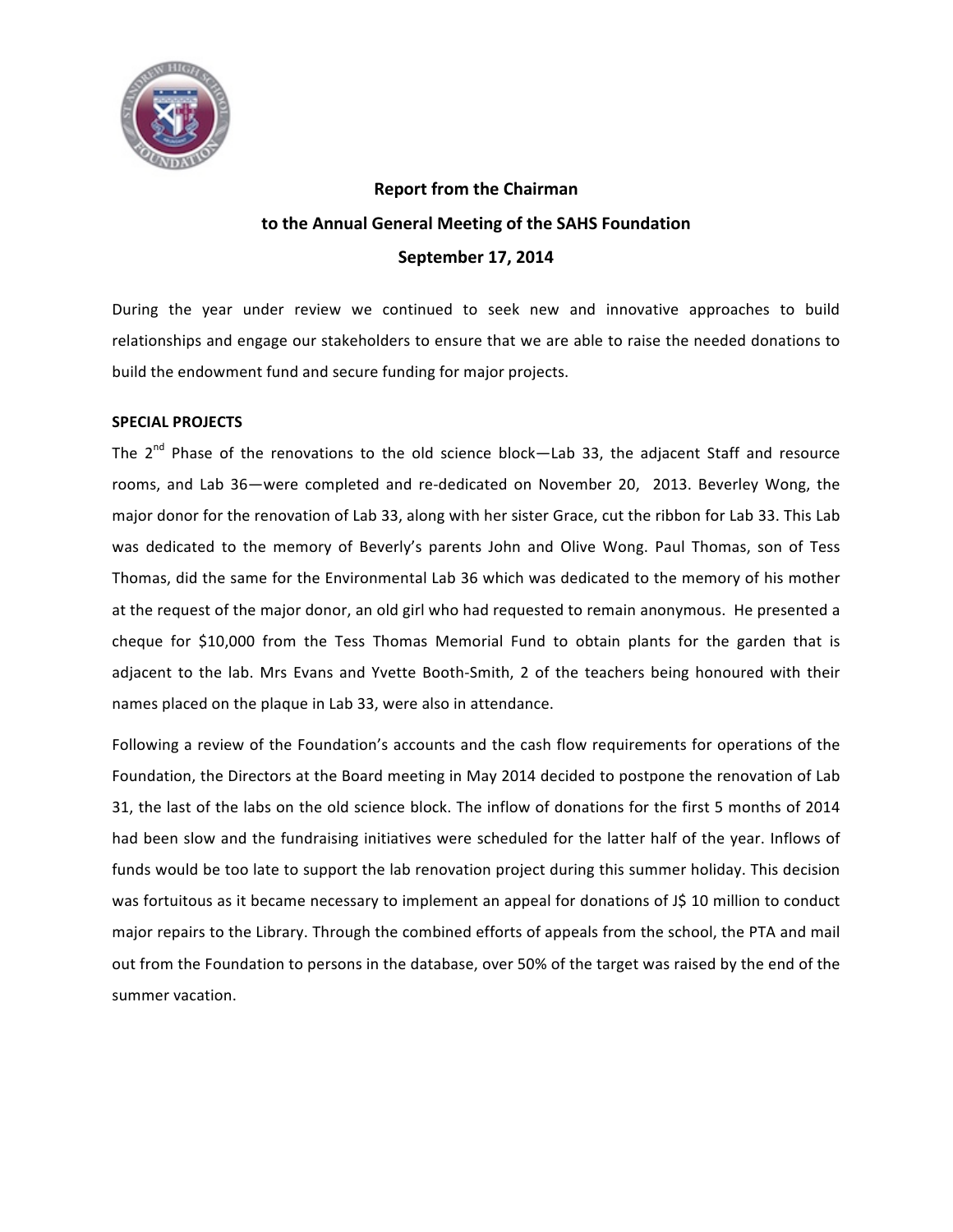### **DONATIONS AND FUNDRAISING**

Building a culture of continuous giving is vital and so new strategies for stimulating stakeholders to give donations are being developed.

For 2014 the target for donations /fundraising is \$12 million, of which \$8 million is required to complete the renovation of the remaining Lab 31 on the old science block.

- The JN Money Transfer Affinity Group Plan is being developed by JN Money Transfer Services which will provide another online, as well as service outlet facility, to enable continuous giving of donations. JN will give a contribution for each transaction (donations, remittances or bill payments) done by anyone who joins the SAHS Foundation group. To this end the Foundation Board has approved the establishment of a JNBS savings account. It is anticipated that implementation of this scheme will be in the latter half of 2014. In preparation Jessica Jones and other old girls who have IT /marketing skills will make the necessary modifications to the website. JN will assist with the marketing of this new service.
- Charity Insurance Initiative The acceptance of Guardian Life's proposal to the Foundation to market their life insurance policies to our stakeholders (SAOGs, parents, teachers and friends) naming the School as beneficiary will provide a long-term opportunity to grow the Endowment Fund. A collaborative marketing strategy with support marketing materials is now being prepared with Guardian Life. The Executives of the PTA and the SAOGA support this initiative and presentations were made at the Annual General Meetings of the respective associations on June 4 and 28, 2014 respectively. The response from parents and Old Girls was positive. Over 30 parents and over 20 old girls expressed interest and provided contact information to the Guardian Life agents for follow up.

Guardian Life will provide professional sales team to help purchasers in naming SAHS as the beneficiary and to select the policy that best suits each individual.

Guardian Life made donations of \$40,000 each to the PTA and the SAOGA.

• Crowd Funding Initiative In June 2014, the Foundation supported a group of five Washington DC based SAOGs from the Class of 1998, led by Renee-Lauren Ellis, launched the school's first Crowdfunding campaign on the internet. The campaign named -*Because Girls in Science Matter* – aimed to raise US\$25,000 in 30 days for the renovation of the last lab on the old

 $\overline{a}$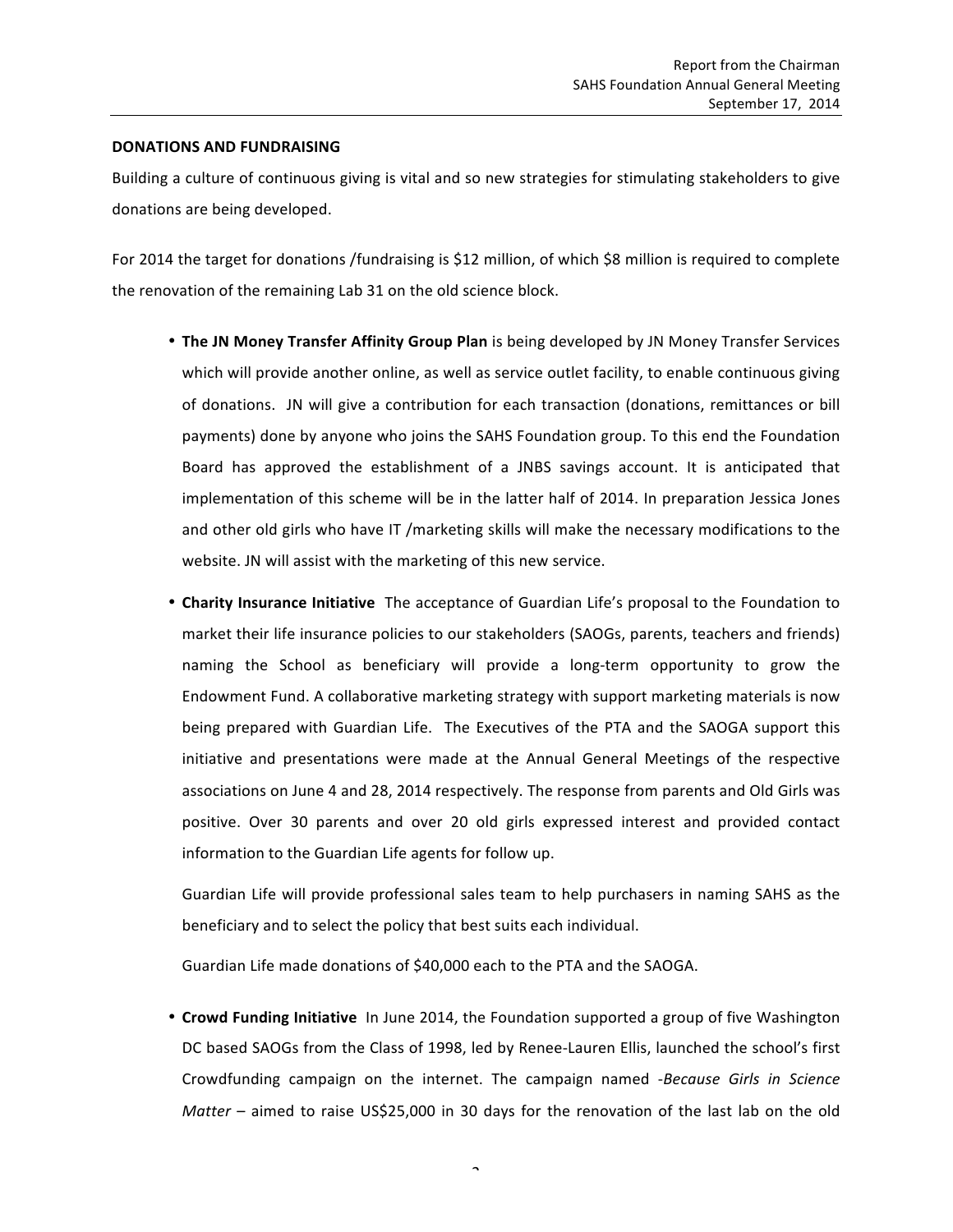science block. The Campaign was supported by testimonials collected from current Grade 13 science students who have benefitted from the recently renovated labs as well as old girls who have been successful scientists. The Campaign generated over US\$ 30,000.

• **Fundraising Events Two** of the three fundraising events planned for 2014 have been held to raise funds to support the operations of the Foundation office and raise additional funds for the science lab renovation project. The first, a benefit performance of the musical Anancy Chaptaz was held June 7 at the Edna Manley College. A profit of \$40,000 was realised from this event. On July 5 the 'Summer Blast Off "party was held at the Countryside Club. As we were not receiving any income from the bar or food sales it was imperative that at least 700 tickets were sold to generate the targeted income of J\$500,000. Unfortunately we fell significantly short of our target.

On October 25, a Jamaica Golf Association (JGA) sanctioned event, St Andrew Legacy Golf will be promoted to JGA members and the St Andrew High School community - local and overseas alumnae, parents and staff. It expected to attract over 100 golfers. It is hoped that this event will raise approximately \$400,000. This will be dependent on obtaining the needed support from sponsors despite the difficult economic climate. We remain optimistic.

#### WEBSITE DEVELOPMENT

Thanks to Director Jessica Jones with support from Colette Lemard, Head of IT Department, students and teachers now have their own sahs.edu.jm email address. With the resignation of the Website Coordination earlier this year, Director Jones continues to manage the website and ensure accuracy and currency of the information on the website  $-a$  very time consuming  $job!!$ 

Pending plans to re-design the 2-year old site for greater functionality and appeal, perhaps next year, we have made some functional changes in September until we can implement the re-design.

- News events headlines rotate on the home page
- Museum YouTube Channel added to the home page
- Replaced the Shop page with an Events page
- Quick Links added to front page
- Donate Now Icon is center on the front page